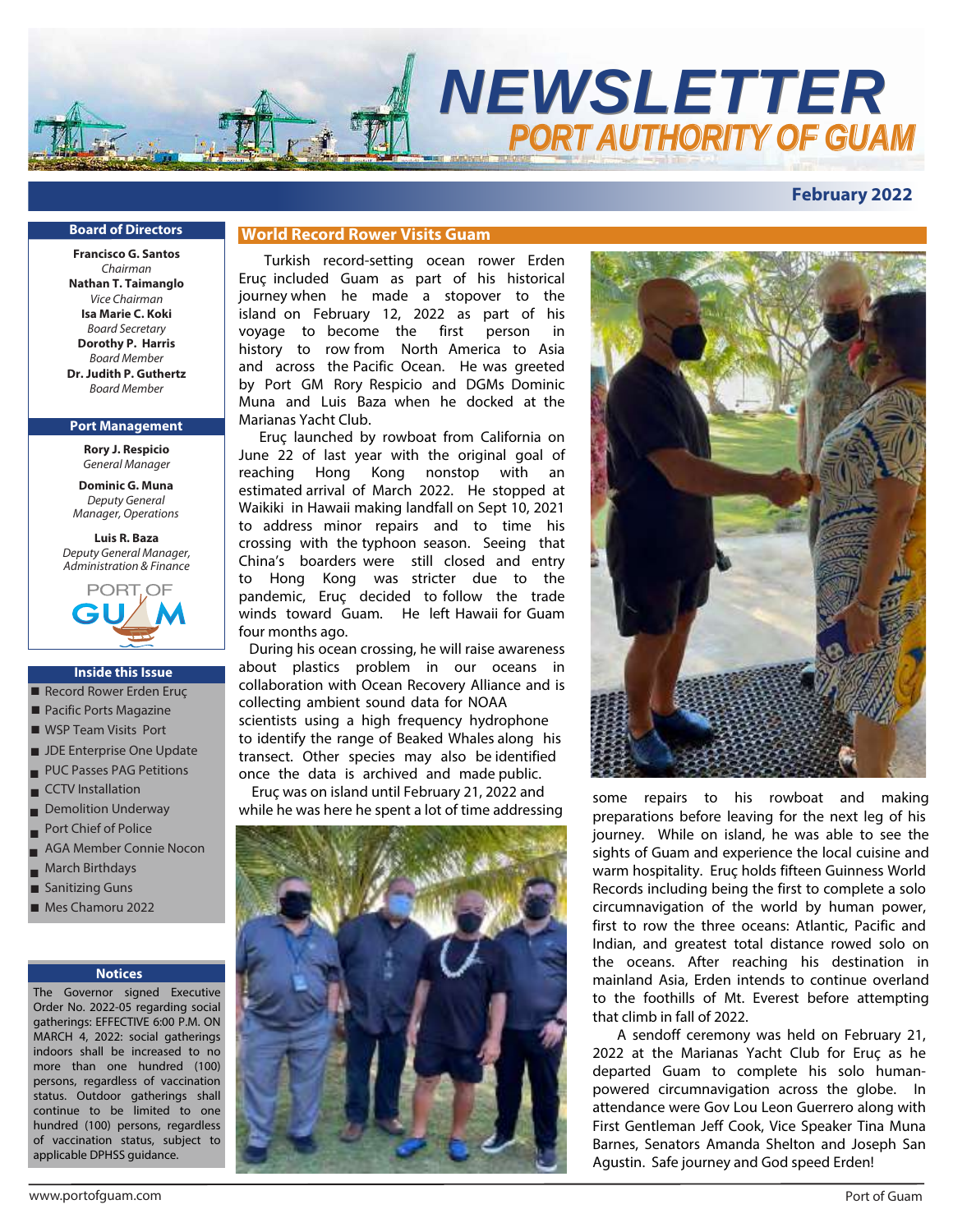# **PAG Featured in Pacific Ports Magazine**

Thank you to Pacific Ports Magazine for this article recognizing the accomplishments of Governor Lou Leon Guerrero and Lt. Governor Josh Tenorio and the Board and Management of the Port Authority of Guam! The latest edition of their magazine puts the spotlight on Guam's accomplishments in the article "Bright future for U.S. Marine Highway System."

 The article highlights the huge accomplishment of our MARAD Marine Highway designation. The U.S. Maritime Administration (MARAD) last year announced that Guam had been granted the designation as one of six new Marine Highway Projects and a new Marine Highway Route under the America's Marine Highway Program (AMHP). The AMHP encourages the use of America's navigable waterways for the movement of freight and people as an alternative to land-based transportation. A designation makes projects on Marine Highway Routes eligible for grants from available AMHP funds. Guam's new Route and Project Designations include:

#### **Route Designation**

Guam and the Commonwealth of the Northern Mariana Islands Route Designation (M-GNM1): This Route Designation will allow the expansion of existing containerized freight service between Guam and the Commonwealth of the Northern Mariana Islands' (CNMI) main islands of Rota, Tinian, and Saipan. Nearly all commodities and household and commercial goods needed by local residents including food, clothing, fuel, vehicles, construction materials, and medical supplies—are transported through the islands' seaports.

## **Project Designation**

 Guam Marine Transportation Enhancement Initiative (Guam): This designation will expand and promote inbound and outbound cargo

## **WSP Team Visits Port**



 The Port's OAE Consultant was on island From February 21 to February 26, 2022 to continue gathering and updating information for the coninuting efforts of updating the Port's 2013 Master Plan.

 Throughout the week the WSP team of Blair Garcia, Jim Reed and Shannon McLeod met with PAG Management and Staff as well as stakeholders withing the community - shipping agents/carriers, Guam Customs, Piti Mayor, Community Defense Liaison Office, Guam Visitors Bureau, Tristar, Guam Power Authority, South Pacific Petroleum Corporation, Cementon Micronesia, Hansen Cement, Office of Local Defense Community Cooperation, Joint Region Marianas, and Naval Facility. Various topics were addressed with respective stakeholder which included the following:

- New Owners/Agent Engineer Contract
- Environmental, Health & Safety
- Information Technology Master Plan
- Tariff Simplification
- Customs Container Facility Plans/Funding Status
- Land Use Plans
- Facility & Equipment Maintenance
- Capital Improvement Programs



within the islands. Service providers transporting freight utilize U.S. ports in Hawaii and the West Coast before making their way through Guam and the CNMI. The Port of Guam operates as the only commercial seaport on the island and serves the regional population of more than 225,000, including communities on the neighboring islands in the CNMI.

- Tourism Update and Future Outlook
- Marinas and Harbor of Refuge
- Fuel Pier Status
- Solar Power, LNG
- STS Gantry Crane Procurement
- Cement Cargo Forecast
- Financial Analysis
- Navigation, Dredging

WSP has served as a consulting engineer for the Port Authority of Guam on several major projects for more than a decade, including preparation of its master plans in 2007 and 2013. The most recent master plan update focuses on phasing of Port improvements, budget allocation and investment priorities.

More than \$100 million has been invested in the Port Modernization Program since 2013, with much of the funding coming from MARAD and the Department of Defense.

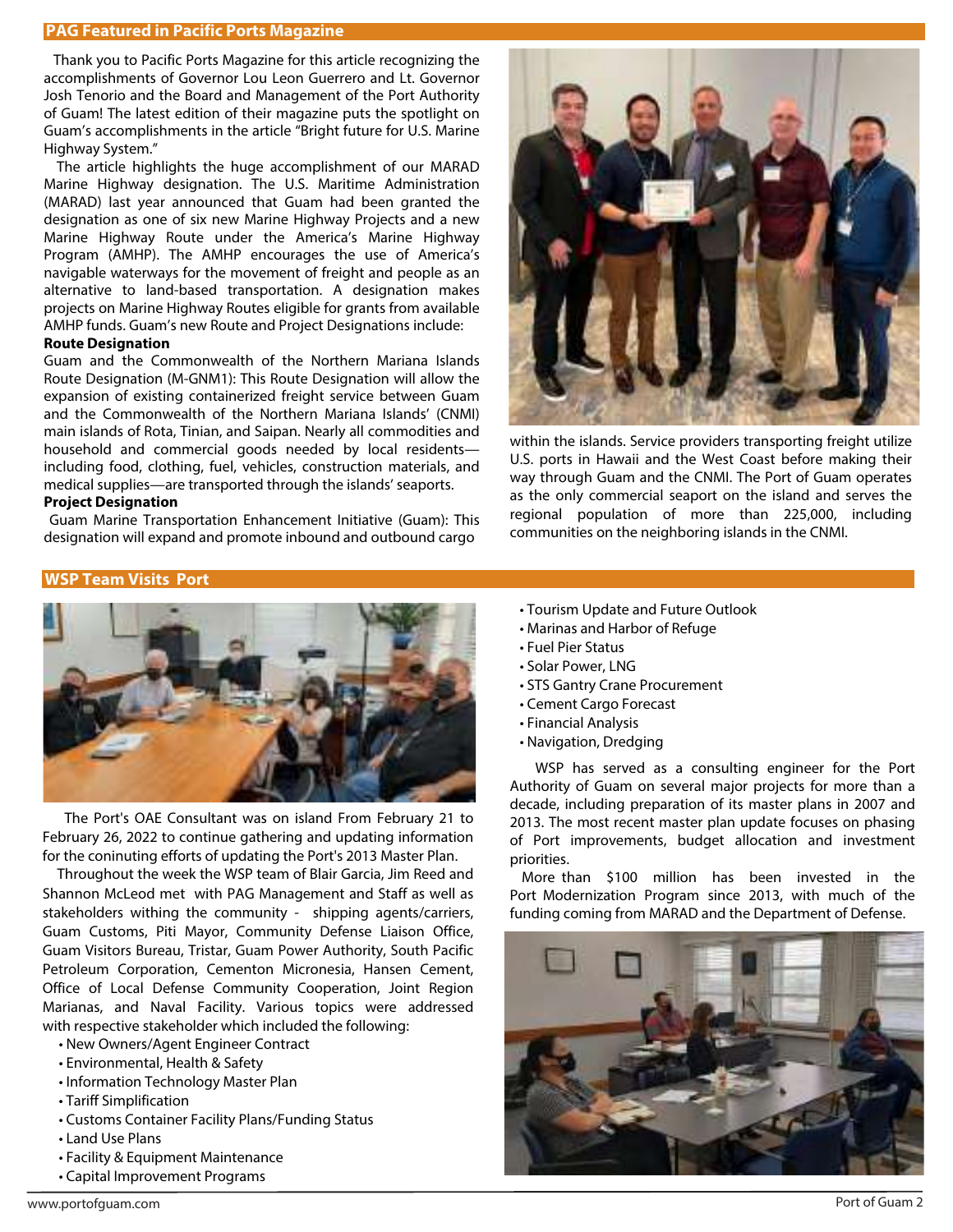**JDE Enterprise One Update** 



On February 18, 2022 the Finance Division provided management and division heads a presentation via Zoom meeting giving a report of where the Port is at in terms of utilizing the new E1 Financial Management System.

 In August 2021, the Port launched the implementation of a new financial module, the JD Edwards Enterprise One (E1) System. On May 17, 2021 the Port's Enterprise One FMS system went live!

 Deliverables for Enterprise One include modules for General Accounting, Accounts Receivable, Accounts Payable, Fixed Assets, Budgeting, Payroll, Human Resources, Procurement and Inventory. The system also has the ability to streamline processes that reduce non-value activity such as paper filing, spreadsheet reconciliations, manual calculation of interests and collection of late payments, manual inventory processes and manual financial document delivery. Additional capabilities includes the ability to fully implement Job Costing and Work Order system that integrates to the General Ledger and other financial modules which was not possible with the previous system. But most especially, the new system possess the ability to move home grown systems such as Special Service Request invoicing, Operations Time Entry, check printing, W2 processing, requisition and purchase order processing for local GSA transactions, tax table update and financial required reports into the new JDE Enterprise

One system.

 So where are we at today? The update status presented by the Finance team showed that 75% of the original deliverables have been achieved. The Port users have been utilizing the new financial system and realizing the benefits of better financial capabilities, better security, better features and functionalities, better efficiency with business processes, and greater reliability with the new system. As of current, Equipment Maintenance and Operations are working on more detailed functions relating to job costing and work orders which allows the true expense related to a particular project to be captured and recorded.

 The new financial system is a more robust and technologically advanced system. This new system now provides the Port with improved reporting capability and flexibility essential for making business-critical decisions.

 With this huge undertaking and a price tag of \$2,300,000.00, the PAG Project Team is taking every measure to ensure that this investment is fully utilized to its maximum potential. With the full implementation of the new E1 system, the Port expects:

• To be able to efficiently plan, direct, organize, monitor and control its current and future financial resources and events • To improve the Port's financial reporting and budgeting, business activity reports, forecasts, procurement, planning and human resource information reporting.

• Enhance or implement financial management system's internal controls over financial resources with the objective of ensuring efficient resource utilization.

• Possess the opportunity to expand end-to-end processes through further module integration as the Port's business needs grow.

The Project Team has spent months preparing for the live integration and it was a success. There are still more capabilities that the team is exploring. As of now, the system provides improved reporting capability and flexibility essential for making business-critical decisions. Thank you Financial Affairs Controller Jojo Guevarra, Amaracris Legaspi, Michelle Brillante and Ira Palero for the great presentation!

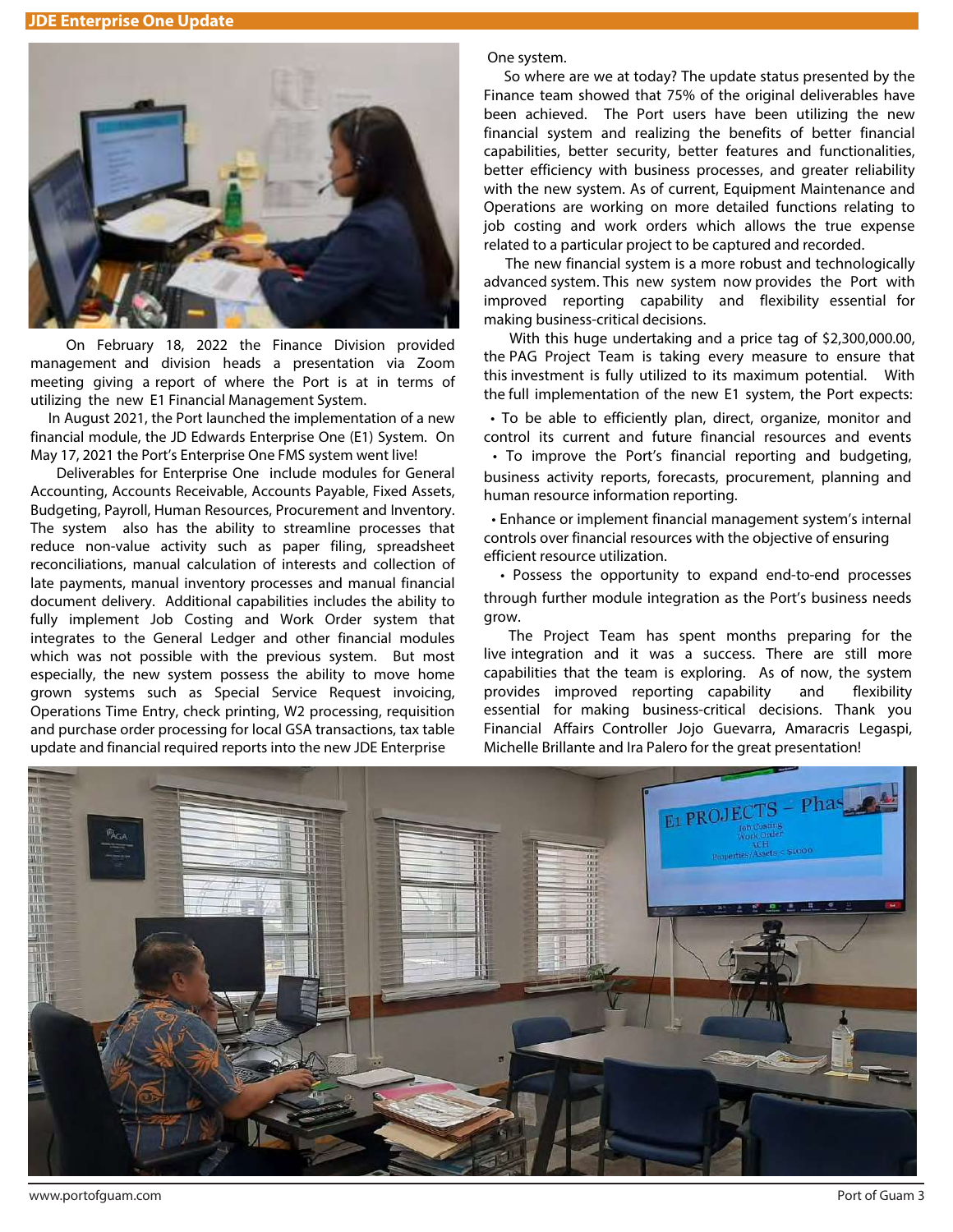### **PUC Passes PAG Petitions**

The Public Utilities Commission held their monthly meeting on February 24, 2022 approving two of the Port's petitions: PAG Docket 22-03 Petition for the Approval to Award South Pacific Petroleum Corporation for the delivery of Ultra-Low Sulfur Diesel (ULSD) to the Port Authority of Guam and PAG Docket 22-04 Petition for Approval of the Award to BME and Son's Inc. for the Port Authority of Guam Waterline Replacement Project.

 PAG Docket 22-03 relates to the awarding of the contract to deliver ULSD fuel for the Port's gantry cranes, load centers, and above ground storage tanks. Two firms submitted their proposals, IP&E Guam and South Pacific Petroleum Corporation (SPPC). SPPC was the lowest bidder, offering a price of \$2.757 per gallon, or approximately \$470K per year for 170,000 gallons of ULSD. This contract will be paid through PAG local funds.

PAG Docket 22-04 relates to the selection of BME and Son's Inc. for the project to replace the Port's main waterline which will be paid through the Port Revenue Bond Funds. A total of five firms submitted their proposals before the deadline of December 7, 2021 and a review of the required documents took place during the bid opening process. BME and Son's Inc. was selected as the most the responsible and responsive bidder with the lowest price of \$4,856,568.91.



## **CCTV Installation**



Crew members from California Pacific Technical Services (CalPac) have begun work to replace the Port's CCTV and Access Control Systems. General Manager Rory J. Respicio signed the Notice to Proceed in November 2021 for CalPac to upgrade the Port's CCTV and Access Control Systems to enhance maritime and security screening and monitoring. The project is being funded through a combination of Port and USDHS/ FEMA PSGP and U.S. Department of Transportation (DOT) Maritime Administration (MARAD) Grant Cooperative Program funds .

 The mulit-step bid was awarded in May 2021 with a project amount of \$1,221,418.00 and includes preventive maintenance services.

The installation of this new equipment is in line with the Port's commitment to modernize its facilities. It is a crucial project that will help ensure that our Port and our boarders are protected. The Guam Customs and Quarantine Agency will also be given access to the CCTV system which will support their overall mission. With this access, Customs will be able to view the cameras at their own time and in their own control room so that their critical operations for drug surveillance and interdiction remain unimpeded. The installation of the Port's CCTV and Access Control Systems is anticipated to be completed by June of this year.

#### **Demolition of Equipment Underway**

 The Port Authority of Guam is just one step closer to finally demolishing and disposing heavy equipment that has been inoperable and taking up lucrative space for years.

In March 2021 the contract was awarded to Guam Industrial Services DBA Guam Shipyard for the design/demolition, removal and proper disposal of five Port inoperable cranes and optional removal/proper disposal of one barge along Wharf F-6. Guam Shipyard was the only business who submitted a bid for the \$2.57 million project.

The contractor is tasked to safely dismantle archaic, damaged, and inoperable assets by disassembling and cutting the cranes and equipment into manageable pieces that will eventually be shipped off site to an approved disposal facility. The plan is for scrap metal to be cut and stuffed into containers for shipment to off-island recycling centers. Equipment to be dismantled include

Continued on page 5

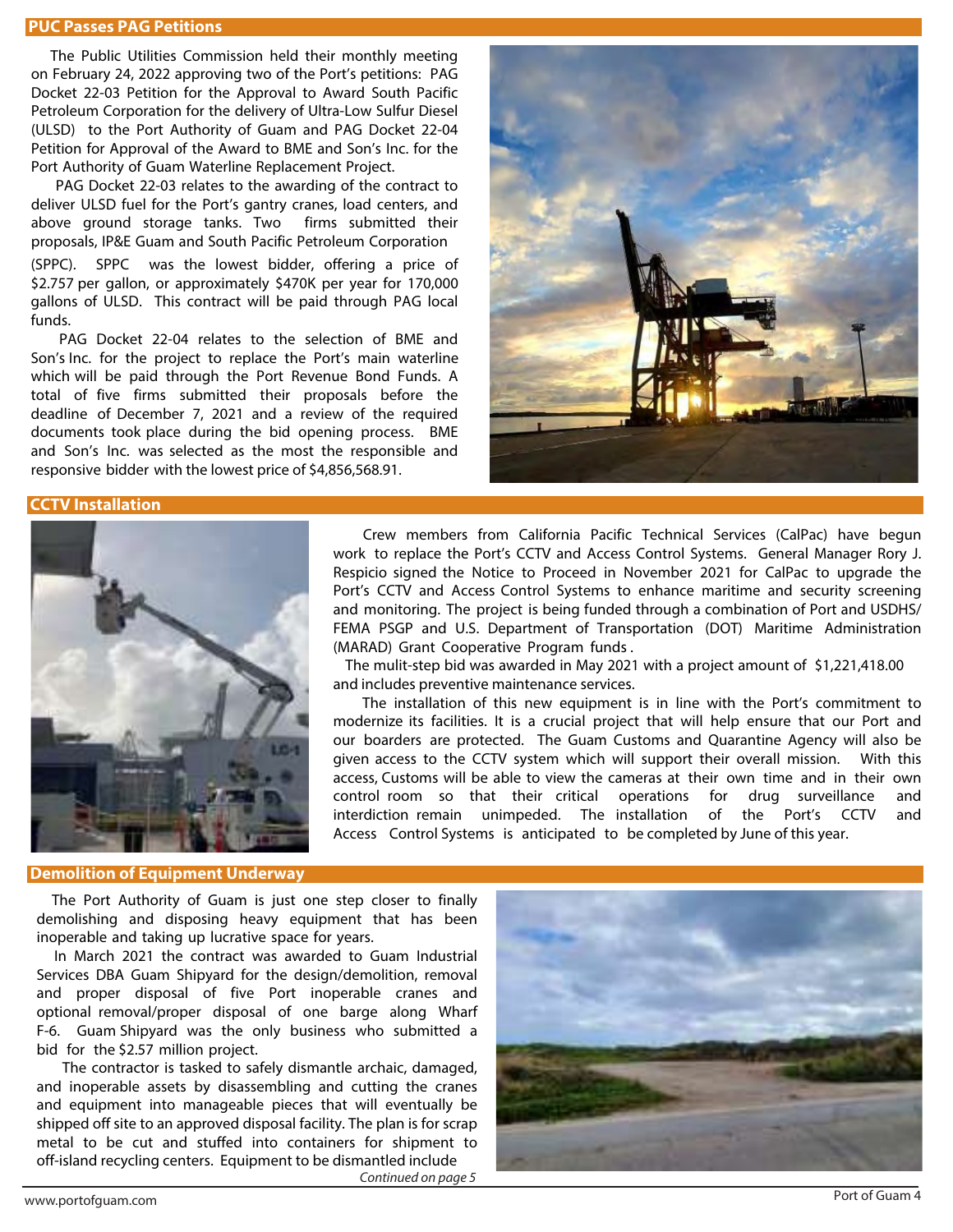

**Jesse Mendiola Named Port Chief of Police**



 Crew members from Equipment Maintenance Division have cleared up the staging area at Dong Wang property across 76 gas station with the assistance of the Port's Commercial and Safety Divisions. Sub-Contractor Smithbridge Guam will perform the dismantling of assets under the supervision of the Port Engineering Division, Safety Division and Guam Shipyard. Mobilization and site preparations began in February and the first project site surrounding the RTG's have been cleared for the erection of barriers and equipment to be utilized for the demolition.

 This project will not only rid the Port of inoperable assets but it will also help generate money for the Port as the freed up space will now be utilized which will bring in whafage and dockage fees. Funding for this project is 100% provided by the Port Authority of Guam and is anticipated to be completed in March 2023.



 Jesse Mendiola has been selected as the new Port Authority of Guam Chief of Police!

 Chief Mendiola joined the Port Authority of Guam in July 2021 as the Assistant Port Police Chief and brought to our Port police division his extensive experience in law enforcement that

# spanned decades of service across the globe. Prior to his employment with the Port, Mr. Mendiola held the

positions of Director of Mariana Regional Fusion Center(MRFC) of Homeland Security, Acting Director for Guam Customs & Quarantine Agency and as a police officer with the Guam Police Department.

 Mendiola also worked as the Guam/Saipan Site Manager for Paragon Systems, Inc. where he handled security for the federal buildings and court houses for Guam and Saipan. He held various positions with DynCorp International who was the leading security contractor to support the safety and security of U.S. diplomatic personnel serving in Baghdad, Kirkuk & Erbil Iraq as well as the norther region of Kosovo (Peja).

 While working in the Middle East, he managed and supervised numerous high-level operations to include managing security details at the US Embassy in Erbil, Tactical Commander, Diplomatic envoy personal protection, managing safe houses under the witness protection plan and providing personal protection for witness testifying for the War Crime Tribunal.

 Chief Mendiola's impressive law enforcement history includes numerous awards and recognition over the past 30 years including a Recognition of Excellence and two Letters of Commendation from the United Nations for his work during the UN Mission in Kosovo. He also has received numerous awards and recognition from other organizations for his law enforcement work in Iraq as well as on Guam to include Meritorious Service Medals, Distinguished Service Medals and a Life Saving Medal. Congratulations to our new Chief of Police!

# **Port Employees Celebrate March Birthdays**



Alvarez, Patrick E. Taitano, David C. Evangelista, Anthony J. Leon Guerrero, John J. Quichocho, Jesus T. Lorenzo, Peter C. Mafnas, Antoinette M. Aflague, Alexander J.

Javelosa, Josette J. Salas, Eric J. Ettleman, Curtis R. Carbullido, Rita B. Aguero, Melissa F. San Nicolas, Martin J. Madahan, Ernesto D.

Rosalin, Frankie C. Claveria, Christine K. Salas, Jino R. Cruz, Peter T. Leon Guerrero, Pedro Jose Messer, Katrina A. Waki, Davin R.